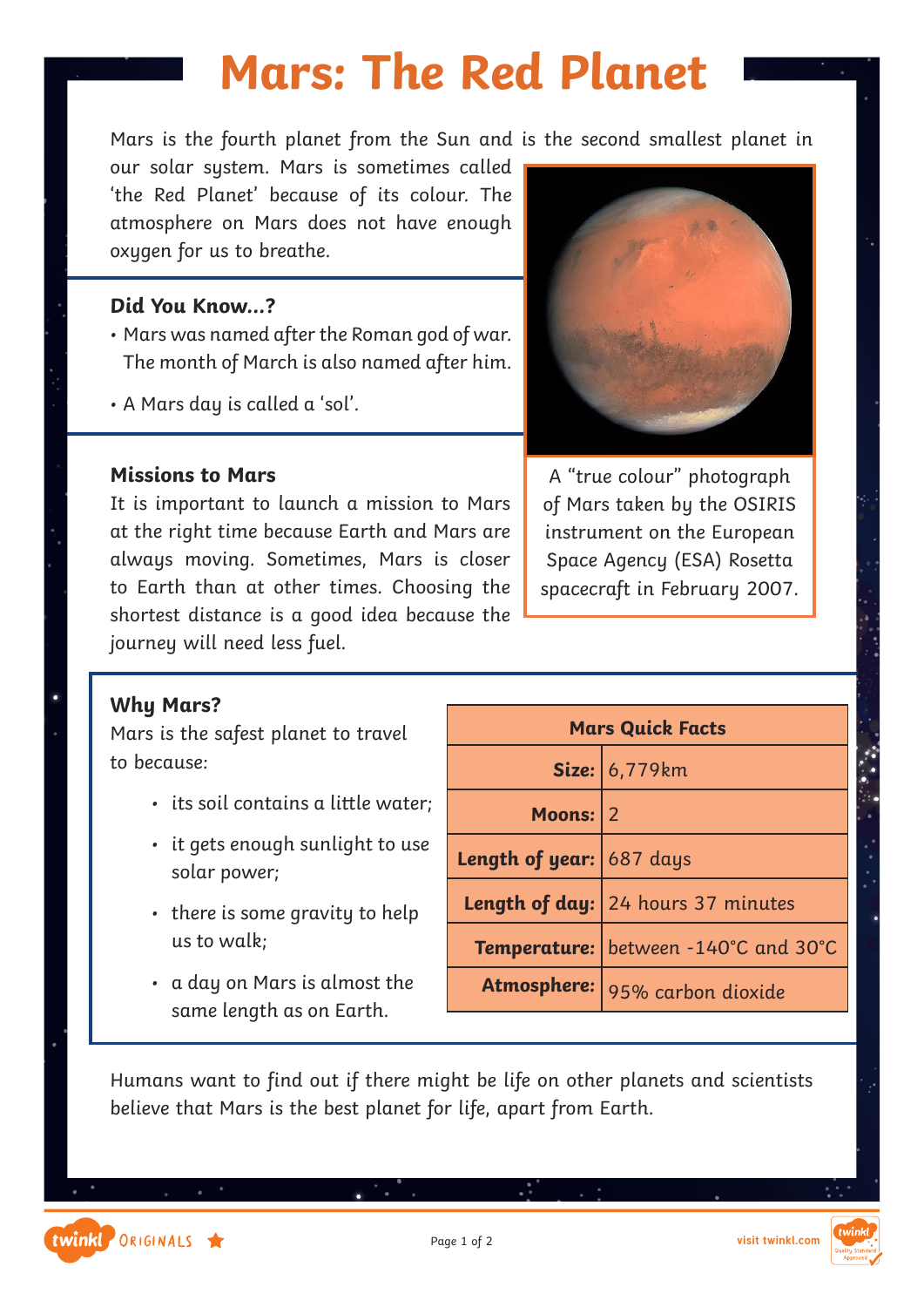#### **The Mars Rover**

The Curiosity rover is a robotic car which is exploring the surface of Mars right now. It was launched on 26<sup>th</sup> November 2011 and landed on 6<sup>th</sup> August 2012. The main goals of the rover are to:

 $\bullet$  .

- study the planet's climate and what it is made of;
- search for water;
- find out whether Mars could have ever supported life.



A self-portrait taken by NASA's Curiosity rover.

Read the KS2 Twinkl Originals story '**[Jazz](https://www.twinkl.co.uk/resources/ks2-twinkl-originals/twinkl-educational-publishing-fiction-stories-english-key-stage-2/jazz-harper-space-explorer-fiction-ks2-twinkl-originals) [Harper: Space Explorer](https://www.twinkl.co.uk/resources/ks2-twinkl-originals/twinkl-educational-publishing-fiction-stories-english-key-stage-2/jazz-harper-space-explorer-fiction-ks2-twinkl-originals)**' to learn all about life on Mars!

twinkl ORIGINALS

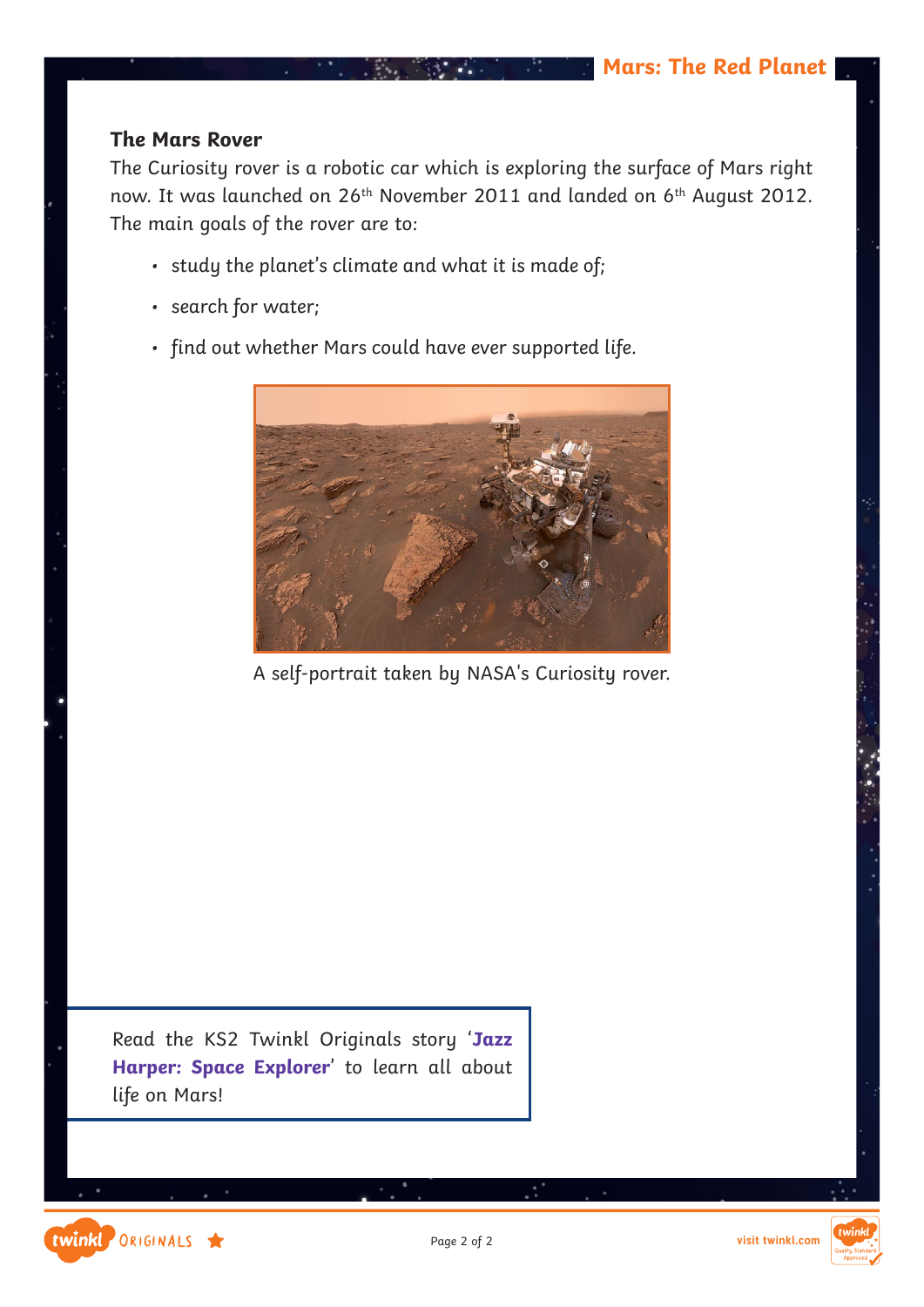# Mars: The Red Planet **Questions**

1. Tick the correct response.

We cannot breathe on Mars because the atmosphere does not have enough:

- $\bigcap$  air
- $\bigcap$  carbon dioxide
- atmosphere
- $\bigcirc$  oxygen
- 2. Find and copy the correct word to complete the sentence. Mars is named after the Roman god of \_\_\_\_\_\_\_\_\_\_\_\_.
- 3. Which of these are reasons why Mars is a good place to explore? Tick **two**.
	- $\bigcirc$  Mars gets enough sunlight to use solar power.
	- $O$  A day on Mars is very short.
	- $O$  There is no gravity on Mars.
	- $\bigcirc$  There is a little water in the soil on Mars.

## 4. Tick the correct response. The Curiosity rover was launched on:

- 26th November 2011
- $\bigcirc$  28<sup>th</sup> November 2011
- $\bigcirc$  6<sup>th</sup> August 2012

 $\overline{a}$ 

 $\overline{a}$ 

 $\overline{a}$ 

 $\overline{a}$ 

 $\overline{a}$ 

 $\overline{a}$ 

 $\overline{a}$ 

- O 16th August 2012
- 5. How many moons does Mars have?
- 6. What is a day called on Mars and how long is it?
- 7. What is the Curiosity rover trying to find out?



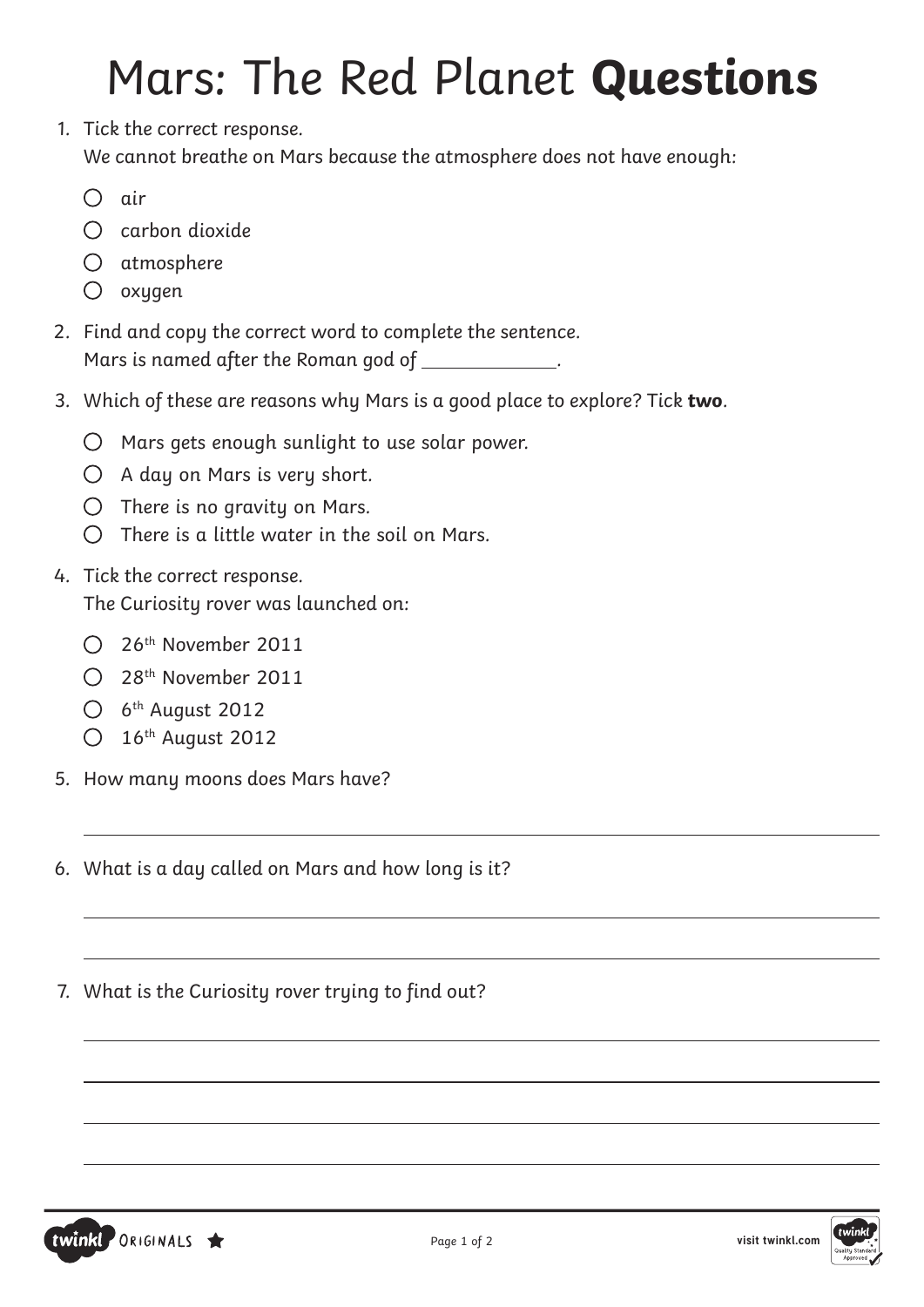# Mars: The Red Planet **Answers**

- 1. Tick the correct response. We cannot breathe on Mars because the atmosphere does not have enough:
	- $\bigcap$  air
	- $\bigcap$  carbon dioxide
	- atmosphere
	- **oxygen**
- 2. Find and copy the correct word to complete the sentence. Mars is named after the Roman god of **war**.
- 3. Which of these are reasons why Mars is a good place to explore? Tick **two**.
	- $\oslash$  Mars gets enough sunlight to use solar power.
	- $O$  A day on Mars is very short.
	- $O$  There is no gravity on Mars.
	- $\oslash$  There is a little water in the soil on Mars.
- 4. Tick the correct response. The Curiosity rover was launched on:
	- 26th November 2011
	- $\bigcirc$  28<sup>th</sup> November 2011
	- $\bigcirc$  6<sup>th</sup> August 2012
	- $\bigcirc$  16<sup>th</sup> August 2012
- 5. How many moons does Mars have?

## **Mars has two moons**

6. What is a day called on Mars and how long is it?

## **A day on Mars is called a 'sol' and it is 24 hours and 37 minutes long**.

7. What is the Curiosity rover trying to find out?

## **The main goals of the rover are to:**

- **• study the planet's climate and what it is made of;**
- **• search for water;**
- **• find out whether Mars could have ever supported life.**



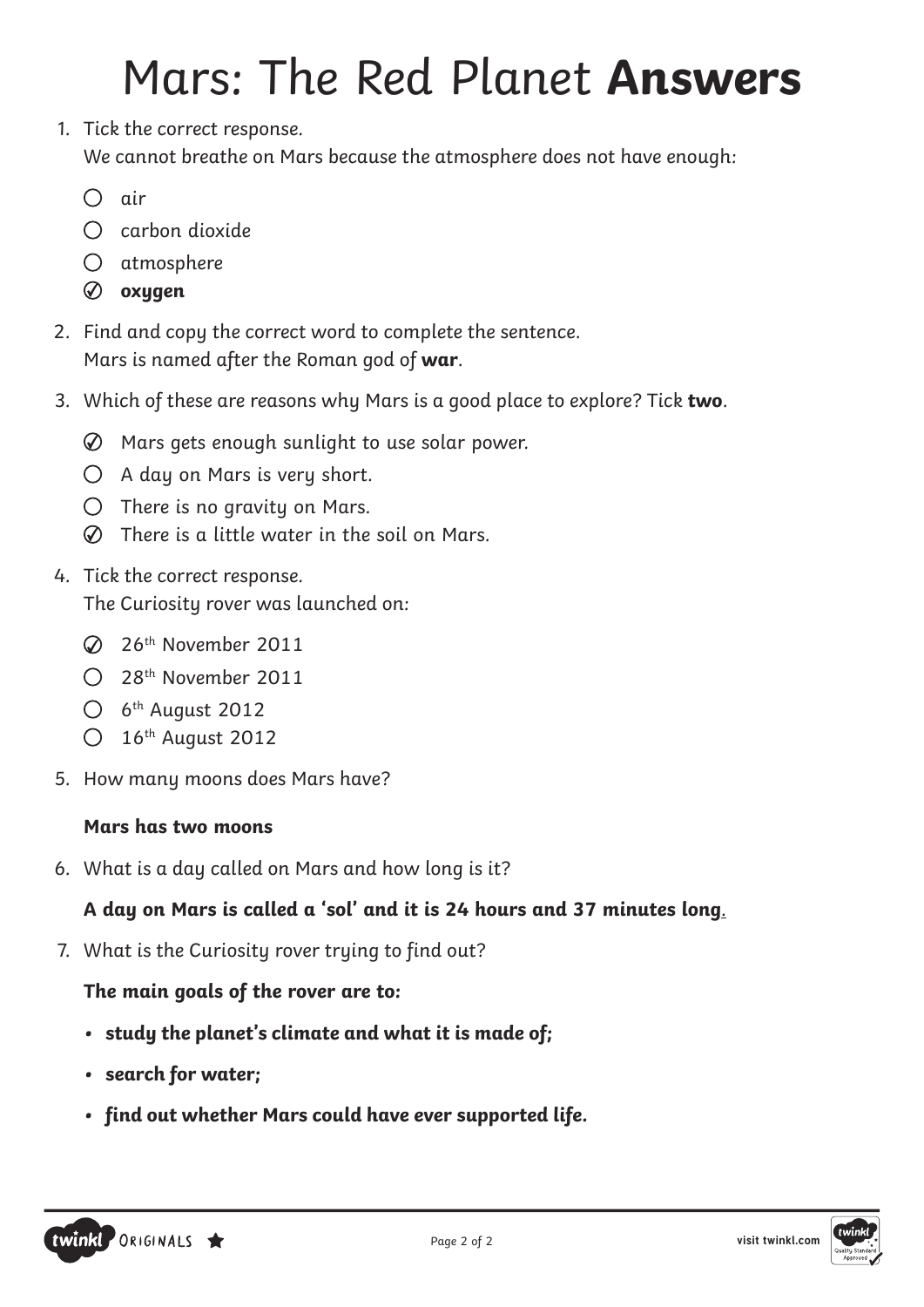Mars is the fourth furthest planet from the Sun and the second smallest planet in our solar system. Named after the Roman god of war, Mars is often described as 'the Red Planet' because of its red appearance. The atmosphere on Mars is made up of mainly **carbon dioxide**, meaning that it is not breathable.

#### **Missions to Mars**

It is important to launch a mission to Mars at the right time because Earth and Mars are always moving. Scientists have to calculate the distance between the two planets at any one time and to prepare resources for that distance of travel.

#### **Why Mars?**

twinkl ORIGINALS \*\*

Mars is not the closest planet to Earth – Venus is. The closest possible distance between Earth and Venus is approximately 38 million kilometres, while the closest distance between Earth and Mars is around 55 million kilometres. Why, then, are most of Earth's exploration efforts directed at the Red Planet?

Venus, Earth's smaller sister, is blisteringly hot and has a thick atmosphere which could melt a block of lead as easily as an ice cream on Earth. Mars, on the other hand, is smaller and much colder.

It is the most **habitable** planet next to Earth because:

• its soil contains traces of water;



A "true colour" photograph of Mars taken by the OSIRIS instrument on the European Space Agency (ESA) Rosetta spacecraft in February 2007.

| <b>Mars Quick Facts</b> |                                                              |  |  |
|-------------------------|--------------------------------------------------------------|--|--|
|                         | Size: $6,779km$                                              |  |  |
| Moons:                  | 2 (Phobos and Deimos)                                        |  |  |
|                         | <b>Length of year:</b> $ 687 \text{ days}$ (1.9 Earth years) |  |  |
|                         | <b>Length of day: 24 hours 37 minutes</b>                    |  |  |
|                         | Temperature: between -140°C and 30°C                         |  |  |
| <b>Atmosphere:</b>      | · 95.9% carbon dioxide                                       |  |  |
|                         | $\cdot$ 0.14% oxygen                                         |  |  |
|                         | • 3.96% other (carbon                                        |  |  |
|                         | monoxide, nitrogen,                                          |  |  |
|                         | argon, water vapour)                                         |  |  |

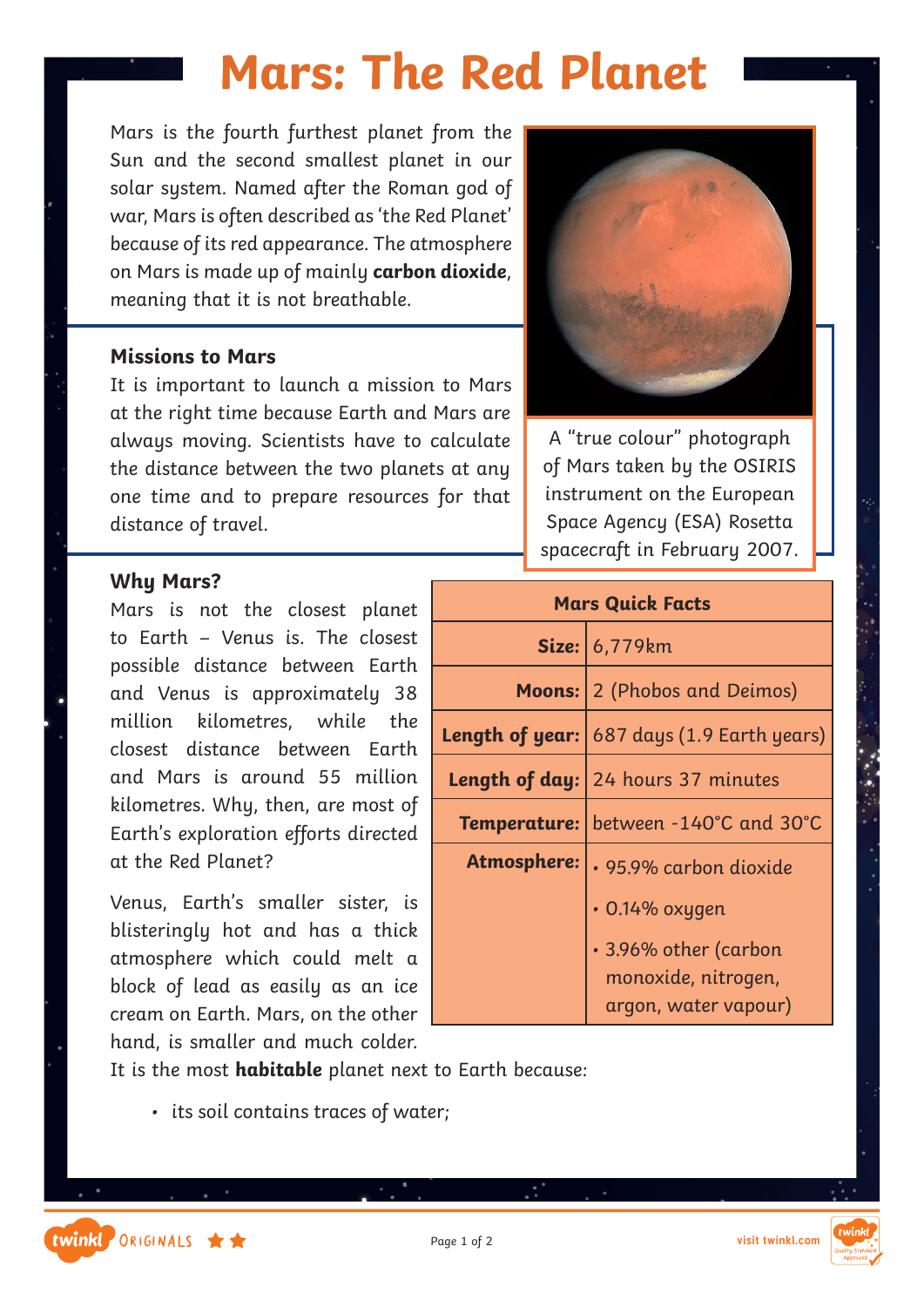- it gets enough sunlight to use solar power;
- gravity is 38% as strong as on Earth, which, it is believed, humans could adapt to;

 $\mathcal{L}^{\text{max}}_{\text{max}}$  , and  $\mathcal{L}^{\text{max}}_{\text{max}}$ 

 $\mathcal{L} = \{1, 2, \ldots \}$ 

- the atmosphere somewhat protects from the Sun's **radiation**;
- Mars' day, called a 'sol', is only a little longer than Earth's.

#### **The Mars Rover**

The Curiosity rover is a robotic car which is currently exploring the surface of the planet. It is nuclear-powered and the fourth rover sent to Mars in 16 uears. It was launched on  $26<sup>th</sup>$  November 2011 and landed on  $6<sup>th</sup>$  August 2012. Curiosity uses the most advanced scientific equipment ever used on Mars.

The main goals of the mission, which forms part of NASA's Mars Science Laboratory, are to:

- study Martian climate and **geology**;
- search for water;
- find out whether Mars could have ever supported life.

### **Glossary**

twinkl ORIGINALS \*\*

**geology** – The science which deals with the physical structure and substance of a planet.

**radiation** – Energy emitted by the Sun, some of which is dangerous to humans when not absorbed by the atmosphere of a planet.



A self-portrait taken by NASA's Curiosity rover.

Read the KS2 Twinkl Originals story '**[Jazz](https://www.twinkl.co.uk/resources/ks2-twinkl-originals/twinkl-educational-publishing-fiction-stories-english-key-stage-2/jazz-harper-space-explorer-fiction-ks2-twinkl-originals) [Harper: Space Explorer](https://www.twinkl.co.uk/resources/ks2-twinkl-originals/twinkl-educational-publishing-fiction-stories-english-key-stage-2/jazz-harper-space-explorer-fiction-ks2-twinkl-originals)**' to learn all about life on Mars!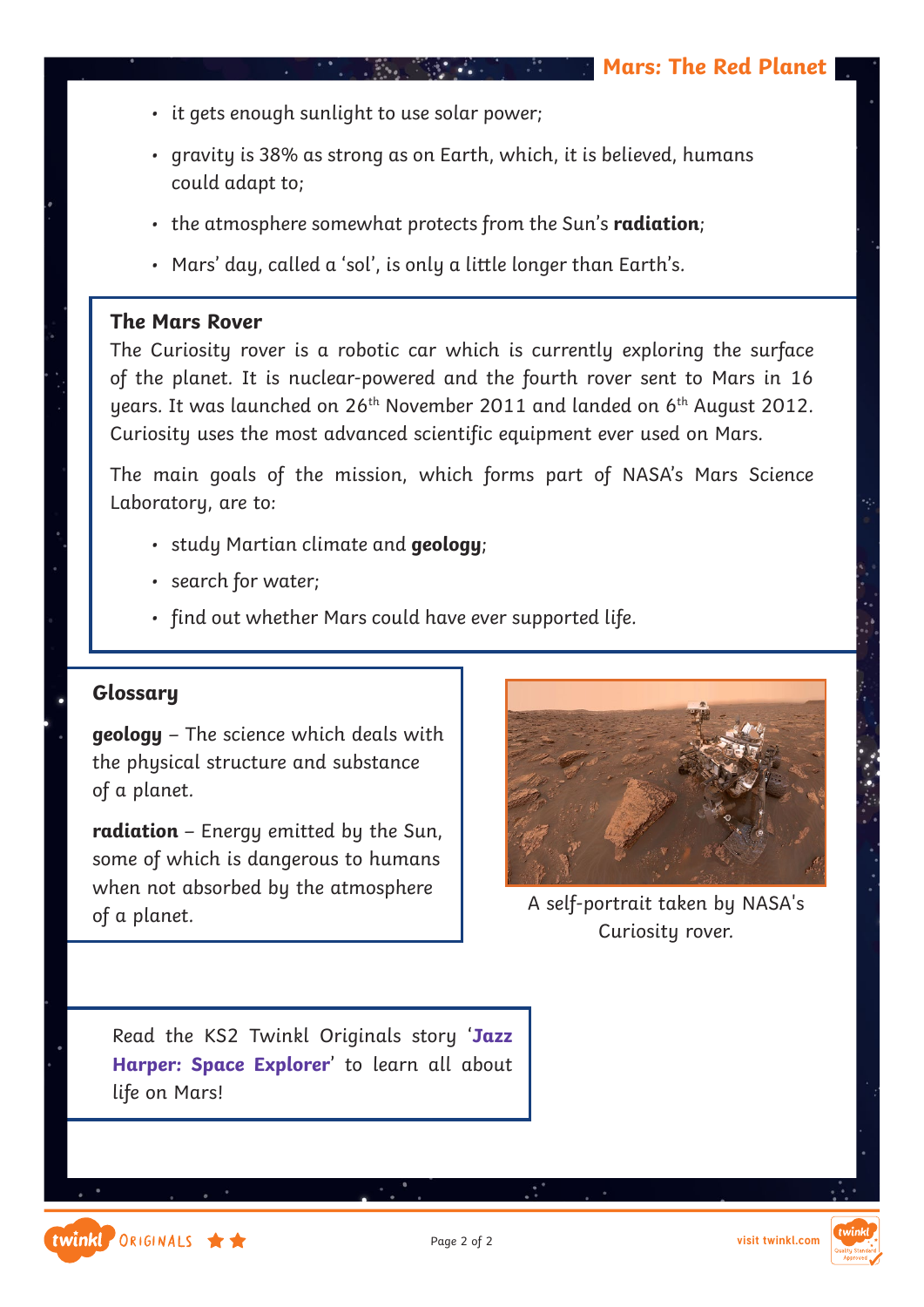# Mars: The Red Planet **Questions**

1. Tick the correct response. We cannot breathe on Mars because the atmosphere does not have enough:

air

 $\overline{a}$ 

 $\overline{a}$ 

 $\overline{a}$ 

 $\overline{a}$ 

 $\overline{a}$ 

 $\overline{a}$ 

 $\overline{a}$ 

 $\overline{a}$ 

 $\overline{a}$ 

 $\overline{a}$ 

- $\bigcap$  carbon dioxide
- atmosphere
- $O$  oxygen
- 2. Find and copy the correct word to complete the sentence. Mars is named after the \_\_\_\_\_\_\_\_\_\_\_\_\_ god of \_\_\_\_\_\_\_\_\_\_\_\_.
- 3. Which of these are reasons why Mars is a good place to explore? Tick **two**.
	- $\bigcirc$  Mars gets enough sunlight to use solar power.
	- $O$  A day on Mars is very short.
	- $\bigcirc$  There is no gravity on Mars.
	- $\bigcirc$  There is a little water in the soil on Mars.
- 4. How many moons does Mars have and what are their names?
- 5. What is a day called on Mars and how long is it?
- 6. Find and copy one **caption** from the text.
- 7. Why does it seem odd at first that NASA has chosen to explore Mars and not Venus?
- 8. Why do you think the author has put the facts about Mars' size and atmosphere into a 'quick facts' box?

 $\overline{a}$ 

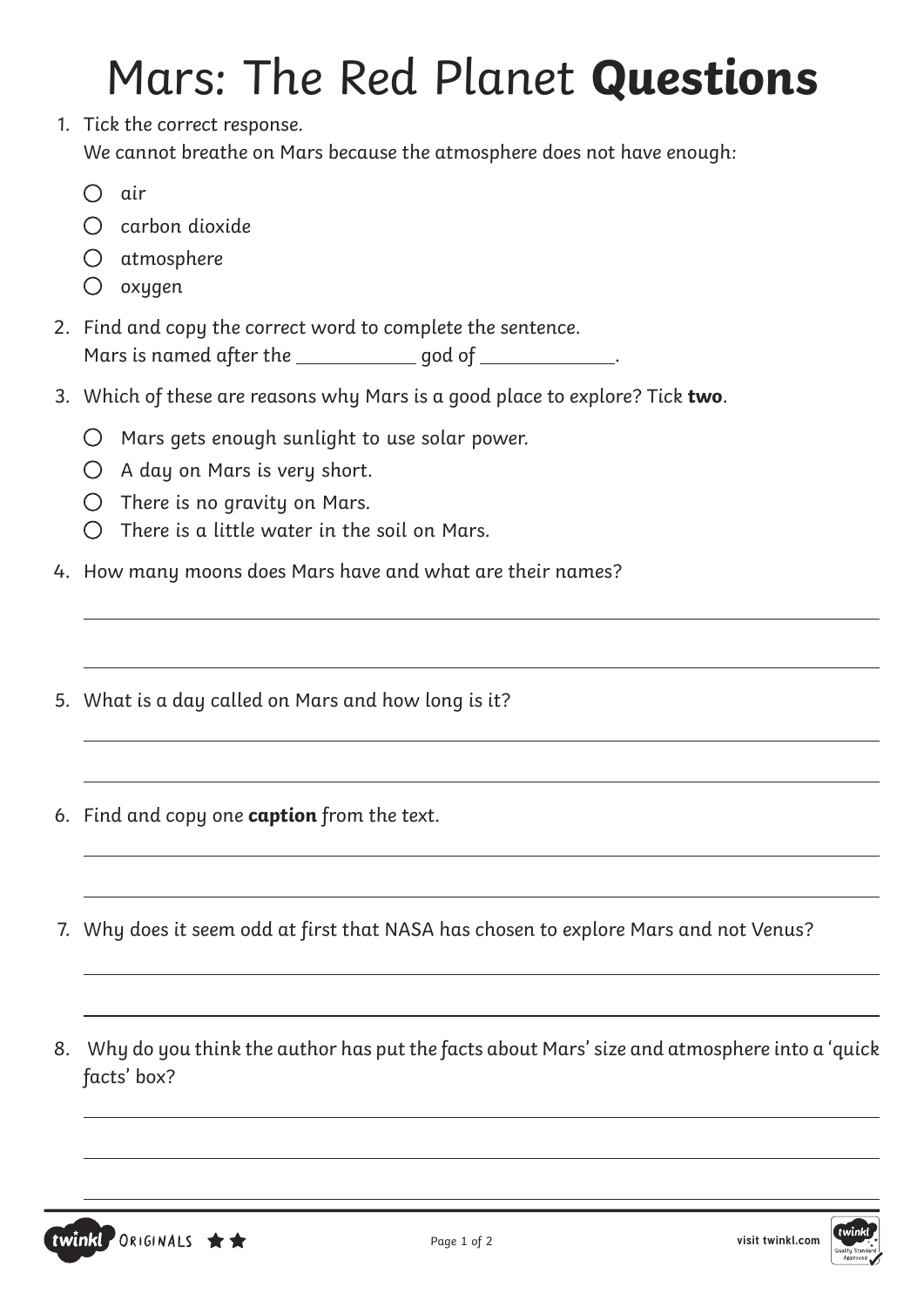# Mars: The Red Planet **Answers**

- 1. Tick the correct response. We cannot breathe on Mars because the atmosphere does not have enough:
	- air
	- $\bigcirc$  carbon dioxide
	- atmosphere
	- $\oslash$  oxygen
- 2. Find and copy the correct word to complete the sentence. Mars is named after the **Roman** god of **war**.
- 3. Which of these are reasons why Mars is a good place to explore? Tick **two**.
	- Mars gets enough sunlight to use solar power.
	- $O$  A day on Mars is very short.
	- $\bigcirc$  There is no gravity on Mars.
	- There is a little water in the soil on Mars.
- 4. How many moons does Mars have and what are their names?

## **Mars has two moons named Phobos and Deimos.**

5. What is a day called on Mars and how long is it?

**A day on Mars is called a 'sol' and it is 24 hours and 37 minutes long.**

6. Find and copy one **caption** from the text.

## **Accept either:**

- **• A 'true colour' photograph of Mars taken by the OSIRIS instrument on the European Space Agency (ESA) Rosetta spacecraft in February 2007.**
- **• A self-portrait taken by NASA's Curiosity rover.**
- 7. Why does it seem odd at first that NASA has chosen to explore Mars and not Venus?

**Accept any correct explanation that states that Venus is closer to Earth than Mars. For example, it seems odd at first that NASA would travel to Mars first because Mars is not the closest planet to Earth.**

8. Why do you think the author has put the facts about Mars' size and atmosphere into a 'quick facts' box?

**Accept responses relating to the fact that the author has made the information:**

- **• more digestible/easier to read;**
- **• easier to find quickly;**
- **• more interesting to look at.**



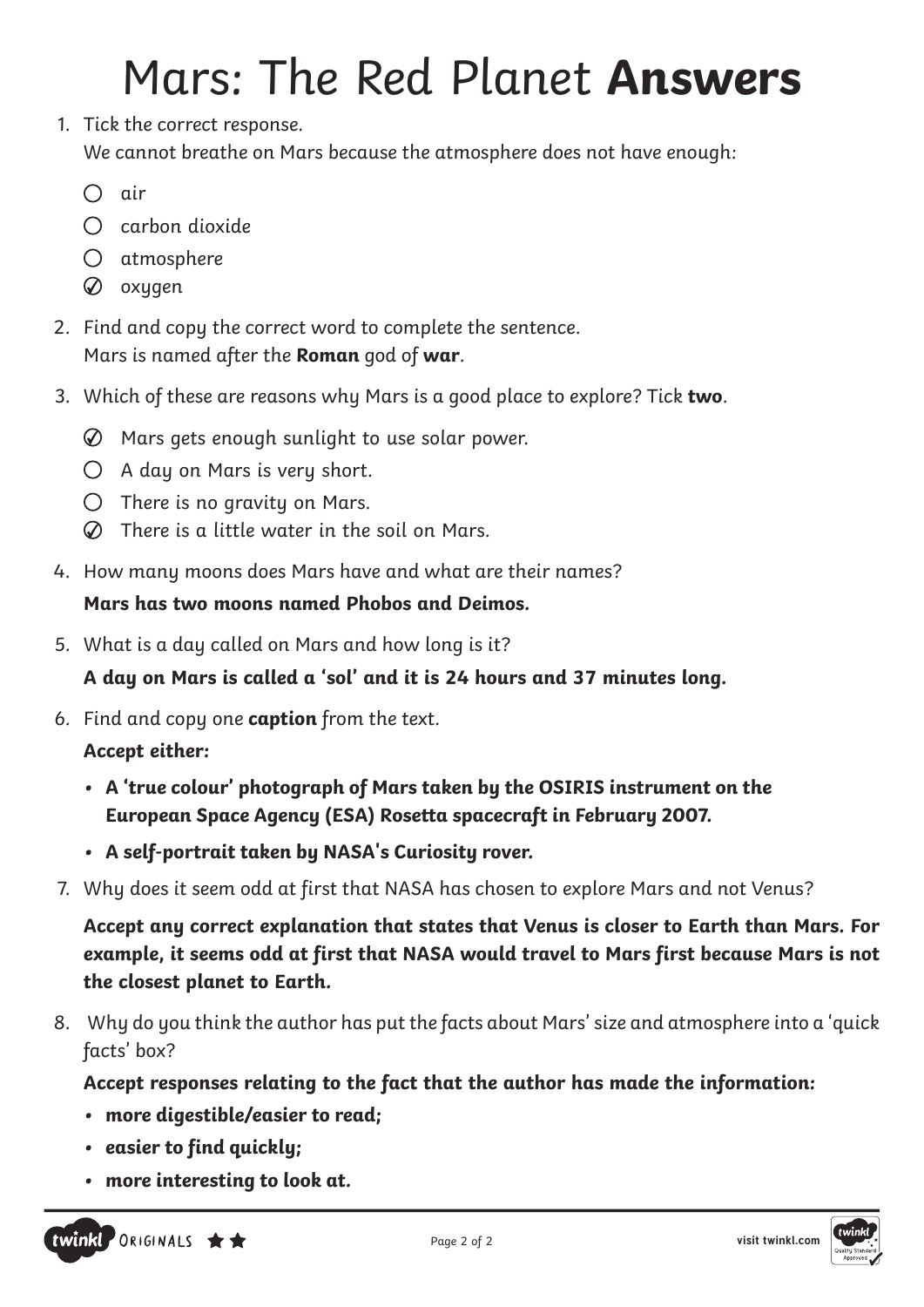Mars is the fourth furthest planet from the Sun, located between Earth and Jupiter, and is the second smallest planet in our solar system after Mercury. Named after the Roman god of war, Mars is often described as 'the Red Planet' because of its reddish hue. The atmosphere on Mars is made up of mainly carbon dioxide, meaning that the planet does not yet support life.



#### **Missions to Mars**

It is crucial to launch a mission to Mars at the right time because Earth and Mars are always moving. It is necessary to calculate the distance between the two planets at any one time and to prepare accordingly.

A "true colour" photograph of Mars taken by the OSIRIS instrument on the European Space Agency (ESA) Rosetta spacecraft in February 2007.

As of 2019, there have been 56 missions to Mars, of which only 26 have been successful. This shows just how difficult reaching the Red Planet can be. None of these missions have been manned by humans but there is currently one Mars rover operational. There are also six active satellites orbiting Mars, providing us with plenty of data about the planet.

#### **Why Mars?**

Earth sits between Venus and Mars. Both planets are sometimes visible to the naked eye from Earth! The distance between them varies throughout their orbits of the Sun, but Mars is not the closest planet to Earth – Venus is. The closest possible distance between Earth and Venus is approximately 38 million kilometres, while the closest distance between Earth and Mars is around 55 million kilometres. Why, then, are most of Earth's exploration efforts directed at the Red Planet? The answer lies in the environments of Mars and Venus.



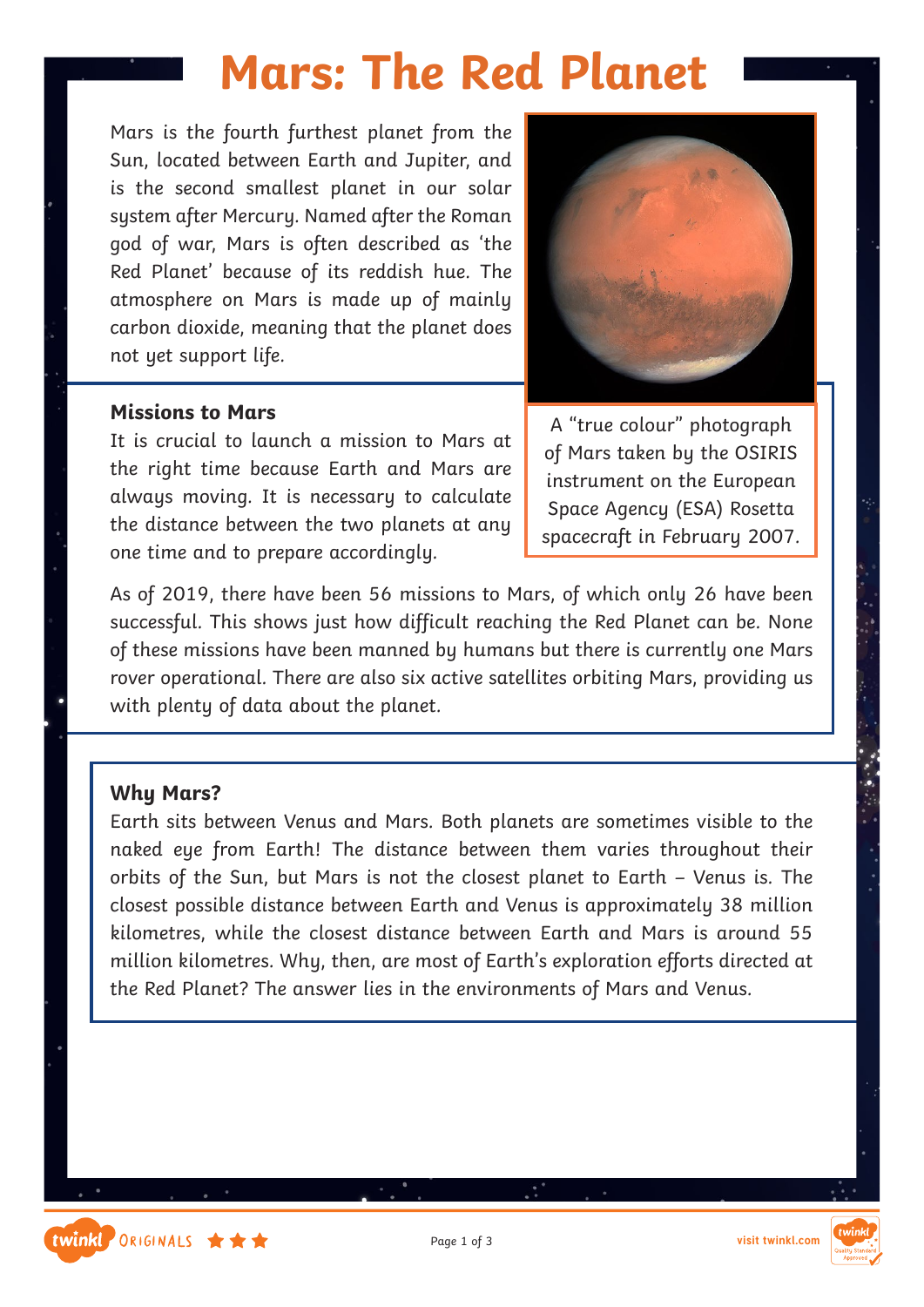Venus, Earth's smaller sister, is blisteringly hot and has a thick atmosphere which could melt a block of lead as easily as an ice cream on Earth. Mars, on the other hand, is smaller and much colder. It is the most habitable planet next to Earth because:

- its soil contains traces of water to extract;
- it gets enough sunlight to use solar power;
- gravity is 38% as strong as on Earth, which, it is believed, humans could adapt to;
- the atmosphere somewhat protects from the Sun's **radiation**;
- Mars' day, called a 'sol', is only a little longer than Earth's.

The human race is very keen to prove that there is a possibility for life on other planets, and Mars is thought to be the most likely place to find that proof.

#### **The Mars Rover**

The Curiosity rover is a robotic car which is currently exploring the surface of the planet. It is nuclear-powered and the fourth rover sent to Mars in 16 years. It was launched on 26<sup>th</sup> November 2011 and landed on 6<sup>th</sup> August 2012. Curiosity uses the most advanced scientific equipment ever used on Mars.

The main goals of the mission, which forms part of NASA's Mars Science Laboratory, are to:

- study Martian climate and **geology**;
- search for water;
- find out whether Mars could have ever supported life.

### **Glossary**

twinkl ORIGINALS \*\*\*

**geology** – The science which deals with the physical structure and substance of a planet.

**radiation** – Energy emitted by the Sun, some of which is dangerous to humans when not absorbed by the atmosphere of a planet.



A self-portrait taken by NASA's Curiosity rover.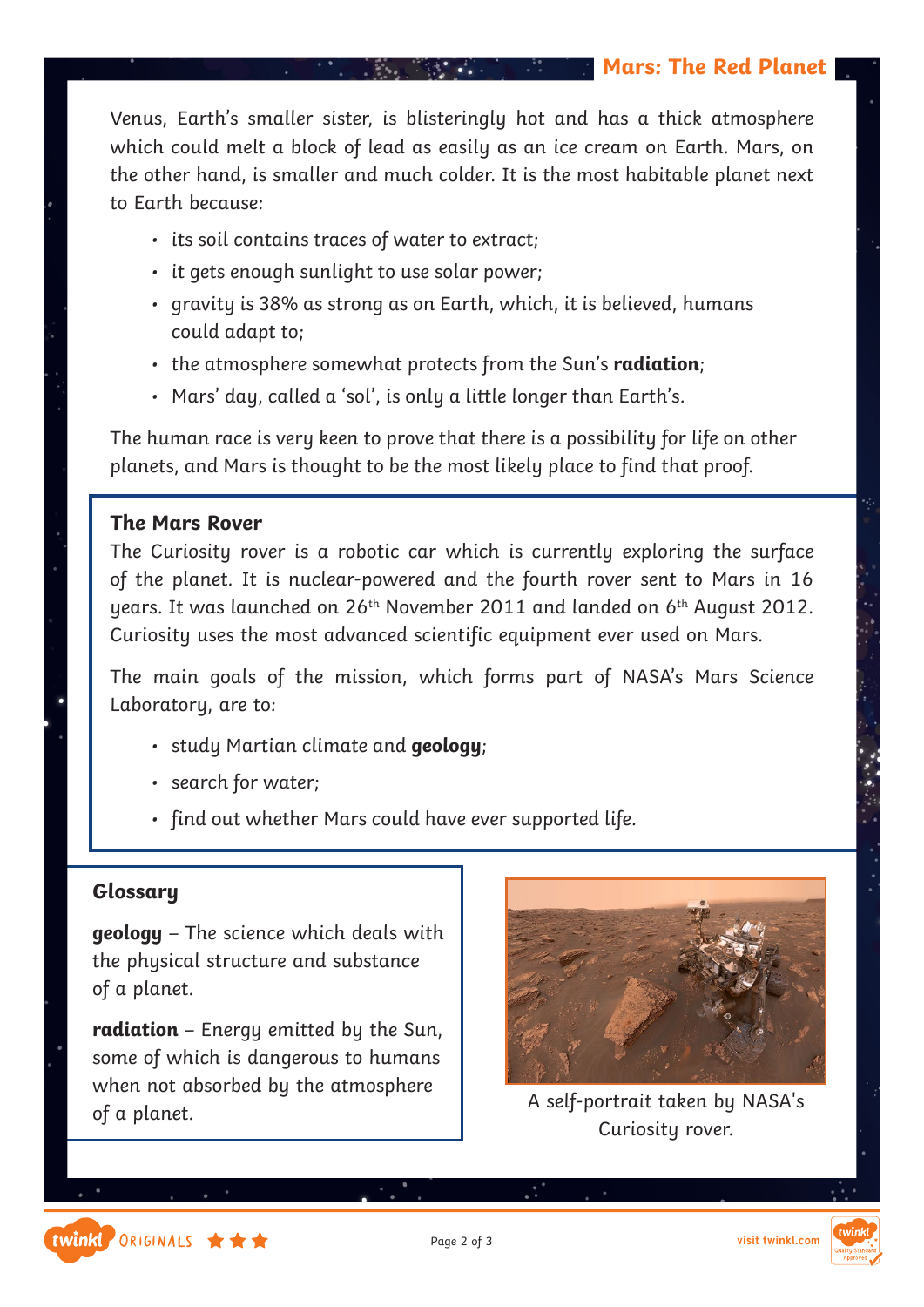| <b>Quick Facts</b>                                           |                        |             |                                         |                               |                       |  |  |  |
|--------------------------------------------------------------|------------------------|-------------|-----------------------------------------|-------------------------------|-----------------------|--|--|--|
| <b>Earth</b>                                                 |                        | <b>Mars</b> |                                         |                               |                       |  |  |  |
| Diameter:                                                    | 12,742km               |             | <b>Diameter:</b>                        | 6,779km                       |                       |  |  |  |
| Moons: $ 1 $                                                 |                        |             | <b>Moons:</b>                           |                               | 2 (Phobos and Deimos) |  |  |  |
| <b>Rotation</b><br>period:                                   | 24 hours               |             | <b>Rotation</b><br>period:              |                               | 24 hours 37 minutes   |  |  |  |
| <b>Orbit</b><br>(revolution) $ 365 \text{ days} $<br>period: |                        |             | <b>Orbit</b><br>(revolution)<br>period: | 687 days (1.9<br>Earth years) |                       |  |  |  |
| <b>Surface</b><br>temperature:                               | between -88°C and 58°C |             | Surface<br>temperature:                 | between - 140°C and 30°C      |                       |  |  |  |
|                                                              |                        |             |                                         | Oxygen                        | 0.14%                 |  |  |  |
|                                                              | Nitrogen               | 78.08%      |                                         | Carbon<br>Dioxide             | 95.9%                 |  |  |  |
|                                                              | 20.95%<br>Oxygen       | Carbon      |                                         |                               |                       |  |  |  |
| <b>Atmosphere:</b>                                           | Argon                  | 0.93%       | <b>Atmosphere:</b>                      | monoxide                      | 0.06%                 |  |  |  |
|                                                              | Carbon<br>Dioxide      | 0.04%       |                                         | Nitrogen                      | 1.9%                  |  |  |  |
|                                                              |                        |             |                                         | Argon                         | 2%                    |  |  |  |

 $\bullet$  .

Read the KS2 Twinkl Originals story '**[Jazz](https://www.twinkl.co.uk/resources/ks2-twinkl-originals/twinkl-educational-publishing-fiction-stories-english-key-stage-2/jazz-harper-space-explorer-fiction-ks2-twinkl-originals) [Harper: Space Explorer](https://www.twinkl.co.uk/resources/ks2-twinkl-originals/twinkl-educational-publishing-fiction-stories-english-key-stage-2/jazz-harper-space-explorer-fiction-ks2-twinkl-originals)**' to learn all about life on Mars!

twinkl ORIGINALS ★★★

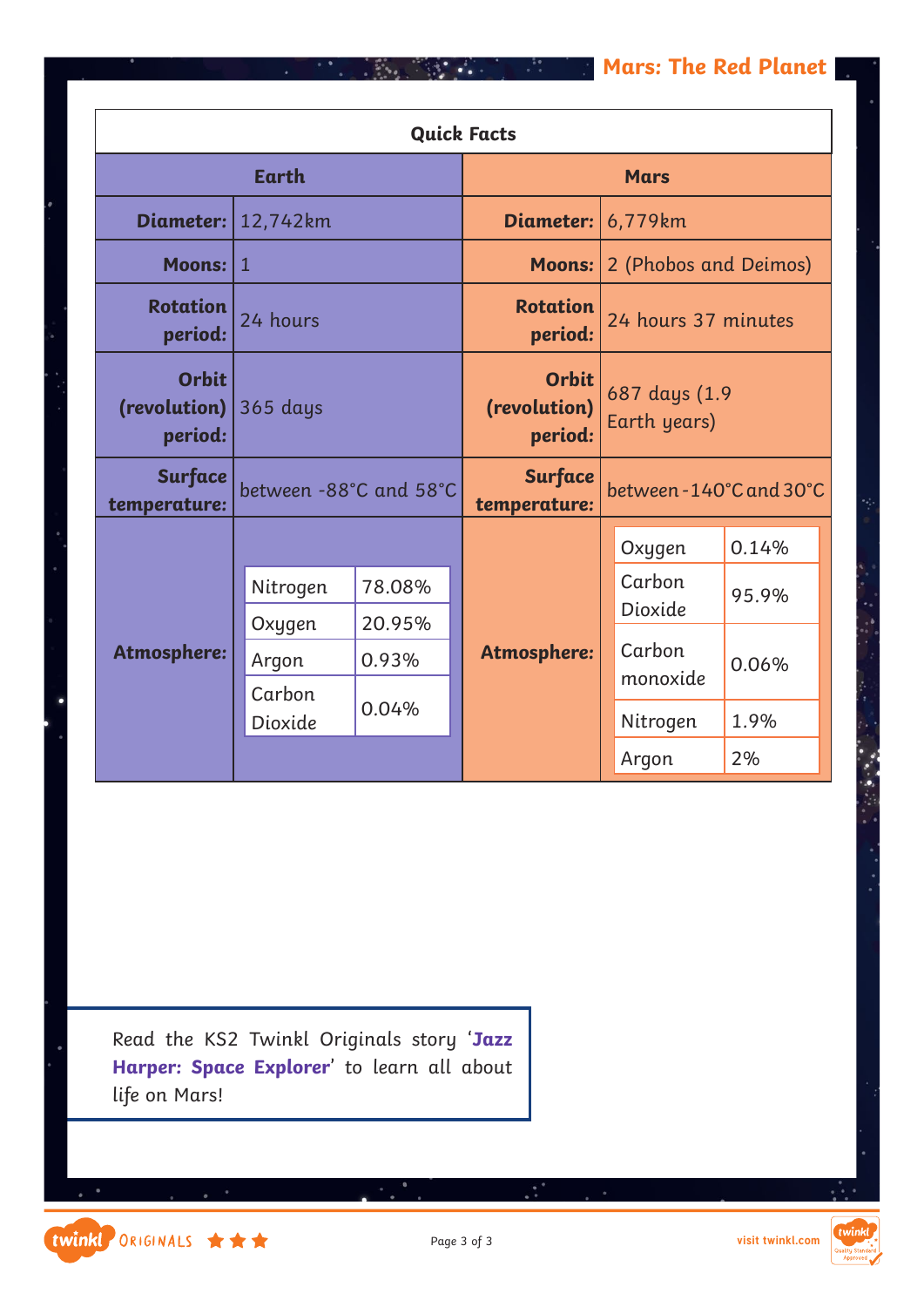## Mars: The Red Planet **Questions**

 $\overline{a}$ 

- 1. Find and copy the correct word to complete the sentence. Mars is named after the \_\_\_\_\_\_\_\_\_\_\_\_\_ god of \_\_\_\_\_\_\_\_\_\_\_\_.
- 2. Which of these are reasons why Mars is a good place to explore?
	- $\bigcirc$  Mars gets enough sunlight to use solar power.
	- $O$  A day on Mars is very short.
	- $O$  There is no gravity on Mars.

 $\overline{a}$ 

 $\overline{a}$ 

 $\overline{a}$ 

 $\overline{a}$ 

 $\overline{a}$ 

 $\overline{a}$ 

 $\overline{a}$ 

 $\overline{a}$ 

- $\bigcirc$  There is a little water in the soil on Mars.
- 3. How many moons does Mars have and what are their names?
- 4. What is a day called on Mars and how long is it?
- 5. Find and copy a word from the text which means 'working'.
- 6. a) Tick the correct box for each statement to say whether it is true or false.

|                                                           | True | False |
|-----------------------------------------------------------|------|-------|
| Venus is so hot that lead would melt on<br>its surface.   |      |       |
| Mars has a diameter of 6,793km.                           |      |       |
| A day on Mars is slightly shorter than a<br>day on Earth. |      |       |

### b) Correct any false statements here:

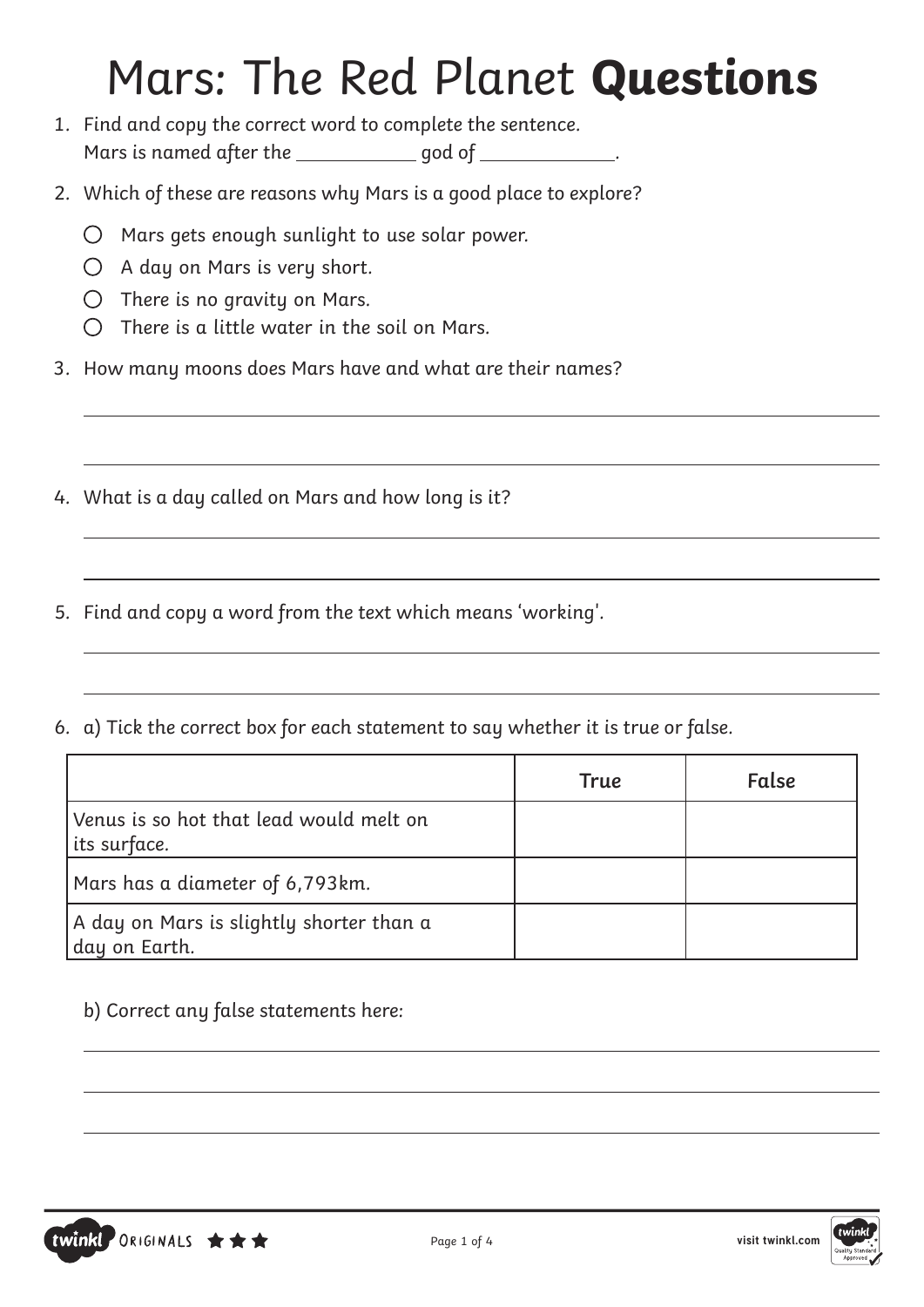- 7. a) Which planet has the highest possible temperature: Earth or Mars?
	- b) Which has the lowest possible temperature?

 $\overline{a}$ 

 $\overline{a}$ 

 $\overline{a}$ 

 $\overline{a}$ 

 $\overline{a}$ 

- 8. Why does it seem odd at first that NASA has chosen to explore Mars and not Venus?
- 9. Look at the section titled 'The Mars Rover'. What other subtitle could you use for this section? Explain why you have chosen it.

 $\overline{a}$ 

 $\overline{a}$ 

 $\overline{a}$ 

 $\overline{a}$ 

 $\overline{a}$ 

 $\overline{a}$ 

10. Look at the section titled 'Why Mars?'. Why do you think the author has put the facts about Mars into bullet points?



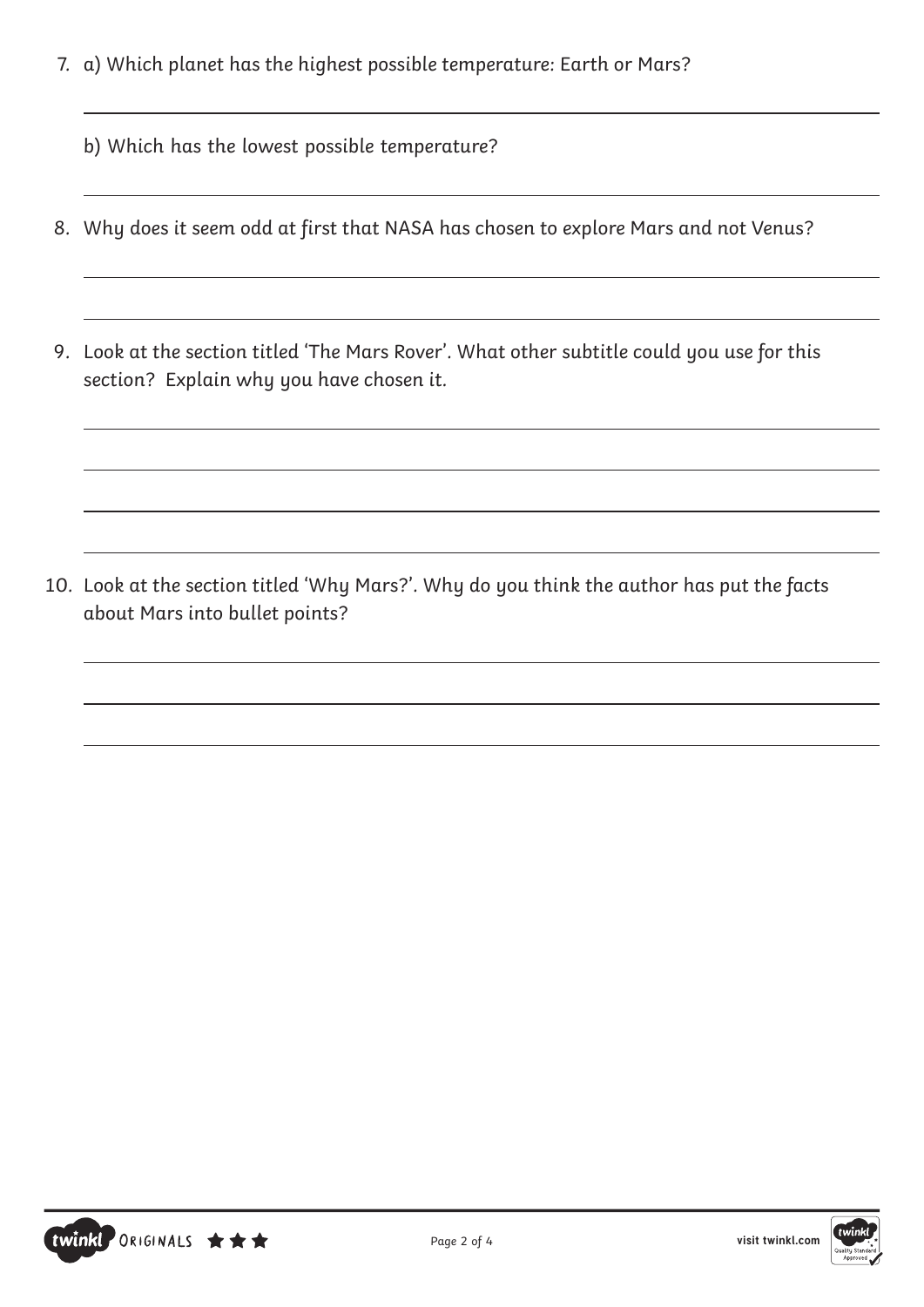## Mars: The Red Planet **Answers**

- 1. Find and copy the correct word to complete the sentence. Mars is named after the **Roman** god of **war**.
- 2. Which of these are reasons why Mars is a good place to explore?
	- $\oslash$  Mars gets enough sunlight to use solar power.
	- $O$  A day on Mars is very short.
	- $\bigcirc$  There is no gravity on Mars.
	- There is a little water in the soil on Mars.
- 3. How many moons does Mars have and what are their names?

## **Mars has two moons named Phobos and Deimos.**

- 4. What is a day called on Mars and how long is it? **A day on Mars is called a 'sol' and it is 24 hours and 37 minutes long.**
- 5. Find and copy a word from the text which means 'working'.

## **Accept 'operational' or 'active'.**

6. a) Tick the correct box for each statement to say whether it is true or false.

|                                                           | True | False |
|-----------------------------------------------------------|------|-------|
| Venus is so hot that lead would melt on<br>its surface.   |      |       |
| Mars has a diameter of 6,793km.                           |      |       |
| A day on Mars is slightly shorter than a<br>day on Earth. |      |       |

b) Correct any false statements here:

## **Mars has a diameter of 6,779km.**

**A day on Mars is 37 minutes longer than a day on Earth.**

7. a) Which planet has the highest possible temperature: Earth or Mars? What is it?

## **Earth, 58°C**

b) Which has the lowest possible temperature?

**Mars, -140°C**

twinkl ORIGINALS \*\*\*